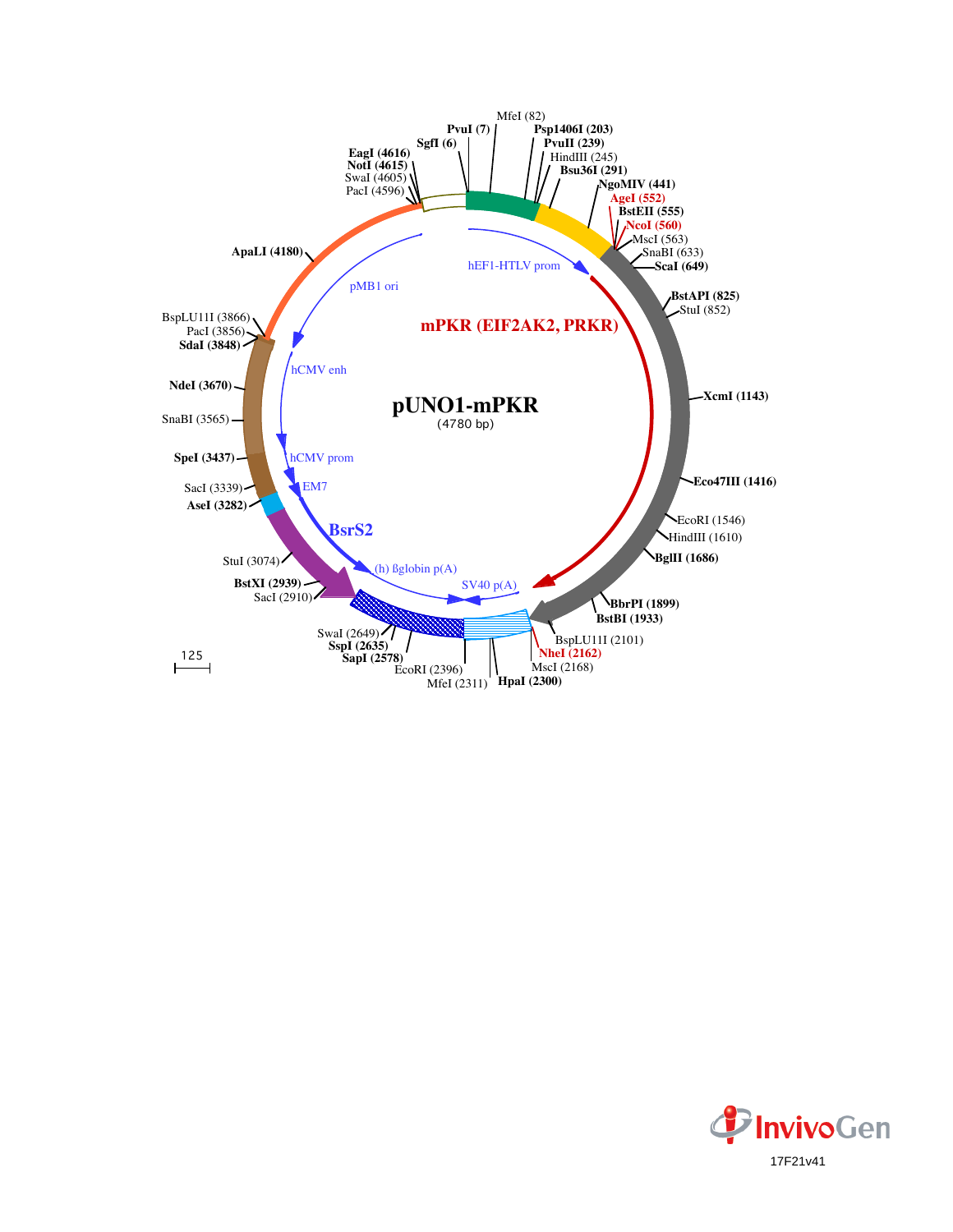**PvuI (7)**

|     | MfeI $(82)$<br>SgfI $(6)$<br>GGATCTGCGATCGCTCCGGTGCCCGTCAGTGGGCAGAGCGCACATCGCCCACAGTCCCCGAGAAGTTGGGGGGAGGGTCGGCAATTGAACGGGTGCCTA |
|-----|----------------------------------------------------------------------------------------------------------------------------------|
| 101 | GAGAAGGTGGCGCGGGGTAAACTGGGAAAGTGATGTCGTGTACTGGCTCCGCCTTTTTCCCGAGGGTGGGGGAGAACCGTATATAAGTGCAGTAGTCGCC                             |
| 201 | HindIII $(245)$<br><b>Bsu36I</b> (291)<br>Psp1406I (203)<br>PvuII $(239)$                                                        |
| 301 | GCCATCCACGCCGGTTGAGTCGCGTTCTGCCGCCTCCCGCCTGTGGTGCCTCCTGAACTGCGTCCGCCGTCTAGGTAAGTTTAAAGCTCAGGTCGAGACC                             |
| 401 | Ng oMIV (441)                                                                                                                    |
|     | MscI(563)<br><b>BstEII</b> (555)<br>AgeI (552) NcoI (560)                                                                        |

TCTGTTCTGCGCCGTTACAGATCCAAGCTGTGACCGGCGCCTACCTGAGATCACCGGTCACCATGGCCAGTGATACCCCAGGTTTCTACATGGACAAACT 501

|                   | TUTUTTU TUTUUUU TAUKUU TUURAA TUURAA UUTUU TALLEE TURUU TALLUU TURUU TALLA TUULUA TALLUU TUURUU TTU TALA TUURU    |                     |
|-------------------|-------------------------------------------------------------------------------------------------------------------|---------------------|
|                   | 1 M A S D T P G F Y M D K L                                                                                       |                     |
|                   | SnaBI (633)<br><b>ScaI</b> (649)                                                                                  |                     |
|                   | 601 TAATAAATACCGCCAGATGCACGGAGTAGCCATTACGTATAAAGAACTTAGTACTTCGGGACCTCCACATGACAGAAGGTTTACATTTCAAGTTTTAATA          |                     |
| 13 <sup>5</sup>   | N K Y R O M H G V A I T Y K E L S T S G P P H D R R F T F O V L I                                                 |                     |
|                   | 701 GATGAGAAGGAATTTCCAGAAGCCAAAGGTAAATCAAAGCAGGAGGCAAGAAACGCTGCAGCCAAATTAGCTGTTGATATACTTGATAACGAAAACAAGG          |                     |
| 47▶               | E K E F P E A K G K S K Q E A R N A A A K L A V D<br>- D<br>ILDNENK                                               |                     |
|                   | <b>BstAPI</b> (825)<br>StuI (852)                                                                                 |                     |
|                   |                                                                                                                   |                     |
|                   |                                                                                                                   |                     |
|                   | 80 V D C H T S A S E Q G L P Y G N Y I G L V N S F A Q K K K L S V N Y                                            |                     |
|                   |                                                                                                                   |                     |
| 113               | E O C E P N S E L P O R F I C K C K I G O T M Y G T G S G V T K O                                                 |                     |
|                   | 1001 GAGGCAAAGCAGTTGGCTGCGAAAGAAGCCTATCAGAAGCTGTTAAAGAGCCCGCGAAAACTGCCGGAACATCCTCTAGCGTTGTCACATCTACATTCA          |                     |
|                   | E A K O L A A K E A Y O K L L K S P P K T A G T S S S V V T                                                       |                     |
|                   | XcmI (1143)                                                                                                       |                     |
|                   | 1101 GTGGCTTTTCCAGCAGCTCGTCTATGACAAGTAATGGTGTTTCCCAGTCAGCACCTGGAAGTTTTTCCTCAGAGAACGTGTTTACGAACGGTCTCGGAGA         |                     |
|                   | F S S S S S M T S N G V S Q S A P G S F S S E N V F T N G L G E<br>$180 \text{ S}$ G                              |                     |
|                   |                                                                                                                   |                     |
|                   |                                                                                                                   |                     |
| 213               | N K R K S G V K V S P D D V Q R N K Y T L D A R F N S D F E D                                                     |                     |
|                   | 1301 GAAATTGGCTTAGGTGGATTTGGTCAAGTTTTCAAAGCGAAACACAGAATTGATGGAAAGAGATACGCTATTAAGCGCGTTAAATATAACACGGAGAAGG         |                     |
| 247               | I G L G G F G O V F K A K H R I D G K R Y A I K R V K<br>Æ<br>Y N<br>T                                            |                     |
|                   | Eco47III (1416)                                                                                                   |                     |
|                   |                                                                                                                   |                     |
| $280 \text{ A}$   | E H E V Q A L A E L N H V N I V Q Y H S C W E G V D Y D P E H S M                                                 |                     |
|                   | EcoRI (1546)                                                                                                      |                     |
|                   | 1501 GAGTGATACAAGTCGATACAAAACCCGGTGCCTCTTTATTCAAATGGAATTCTGTGATAAAGGAACTTTGGAGCAATGGATGAGAAACAGAAATCAGAGT         |                     |
| 313               | S D T S R Y K T R C L F I O M E F C D K G T L E O W M R N R N O S                                                 |                     |
|                   |                                                                                                                   |                     |
|                   | HindIII $(1610)$<br><b>BgIII</b> (1686)                                                                           |                     |
|                   | 1601 AAAGTGGACAAAGCTTTGATTTTGGACTTATATGAACAAATCGTGACCGGAGTGGAGTATATACACTCGAAAGGGTTAATTCACAGAGATCTTAAGCCAG         |                     |
|                   | 347 K V D K A L I L D L Y E O I V T G V E Y I H S K G L<br>I H R D<br>L K P                                       |                     |
|                   | 1701 GTAATATATTTTTAGTAGATGAAAGACACATTAAGATCGGAGACTTTGGCCTTGCAACAGCCCTGGAAAATGATGGAAAATCCCGAACAAGGAGAACAGG         |                     |
| $380 \text{ F}$ G | IFLVDERH<br>IKIGD FG LATALENDG<br><b>N</b><br>– K<br>-S<br>- R<br>T<br>RRT G                                      |                     |
|                   |                                                                                                                   | <b>BbrPI</b> (1899) |
|                   | 1801 AACTCTTCAATATATGAGTCCAGAACAGTTATTTTTAAAGCACTATGGAAAAGAAGTGGACATCTTTGCTTTGGGCCTTATTCTAGCTGAACTTCTTCAC         |                     |
| 413               | T L O Y M S P E O L F L K H Y G K E V D I F A L G L I L A E L L H                                                 |                     |
|                   | <b>BstBI</b> (1933)                                                                                               |                     |
|                   | 1901 ACGTGCTTCACGGAGTCAGAGAAAATAAAGTTTTTCGAAAGTCTAAGAAAAGGCGACTTCTCTAATGATATATTCGACAACAAAGAAAAAAGCCTTCTAA         |                     |
|                   | T C F T E S E K I K F F E S L R K G D F S N D<br>IFDNKEKSLL                                                       |                     |
|                   |                                                                                                                   |                     |
|                   | 2001 AAAAACTACTCTCAGAGAAACCCAAGGACCGACCTGAGACATCTGAAATCCTGAAGACCTTGGCTGAATGGAGGAACATCTCAGAGAAAAAGAAAAGAAA         |                     |
|                   | 480▶ K K L L S E K P K D R P E T S E I L K T L A E W R N I S E K K K R N                                          |                     |
|                   | MscI (2168)                                                                                                       |                     |
|                   | BspLU11I (2101)<br><b>NheI</b> (2162)                                                                             |                     |
|                   |                                                                                                                   |                     |
| 513               | $T^{\circ}$ C $\bullet$                                                                                           |                     |
|                   | 2201 TGGACAAACCACAACTAGAATGCAGTGAAAAAAATGCTTTATTTGTGAAATTTGTGATGCTATTGCTTTATTTGTAACCATTATAAGCTGCAATAAACAA         |                     |
|                   |                                                                                                                   |                     |
|                   | <b>HpaI</b> (2300)<br>MfeI (2311)<br>EcoRI (2396)                                                                 |                     |
|                   | 2301 GTTAACAACAACAATTGCATTCATTTTATGTTTCAGGTTCAGGGGGAGGTGTGGGAGGTTTTTTAAAGCAAGTAAAACCTCTACAAATGTGGTATGG <b>AAT</b> |                     |
|                   |                                                                                                                   |                     |
|                   |                                                                                                                   |                     |

TCTAAAATACAGCATAGCAAAACTTTAACCTCCAAATCAAGCCTCTACTTGAATCCTTTTCTGAGGGATGAATAAGGCATAGGCATCAGGGGCTGTTGCC 2401